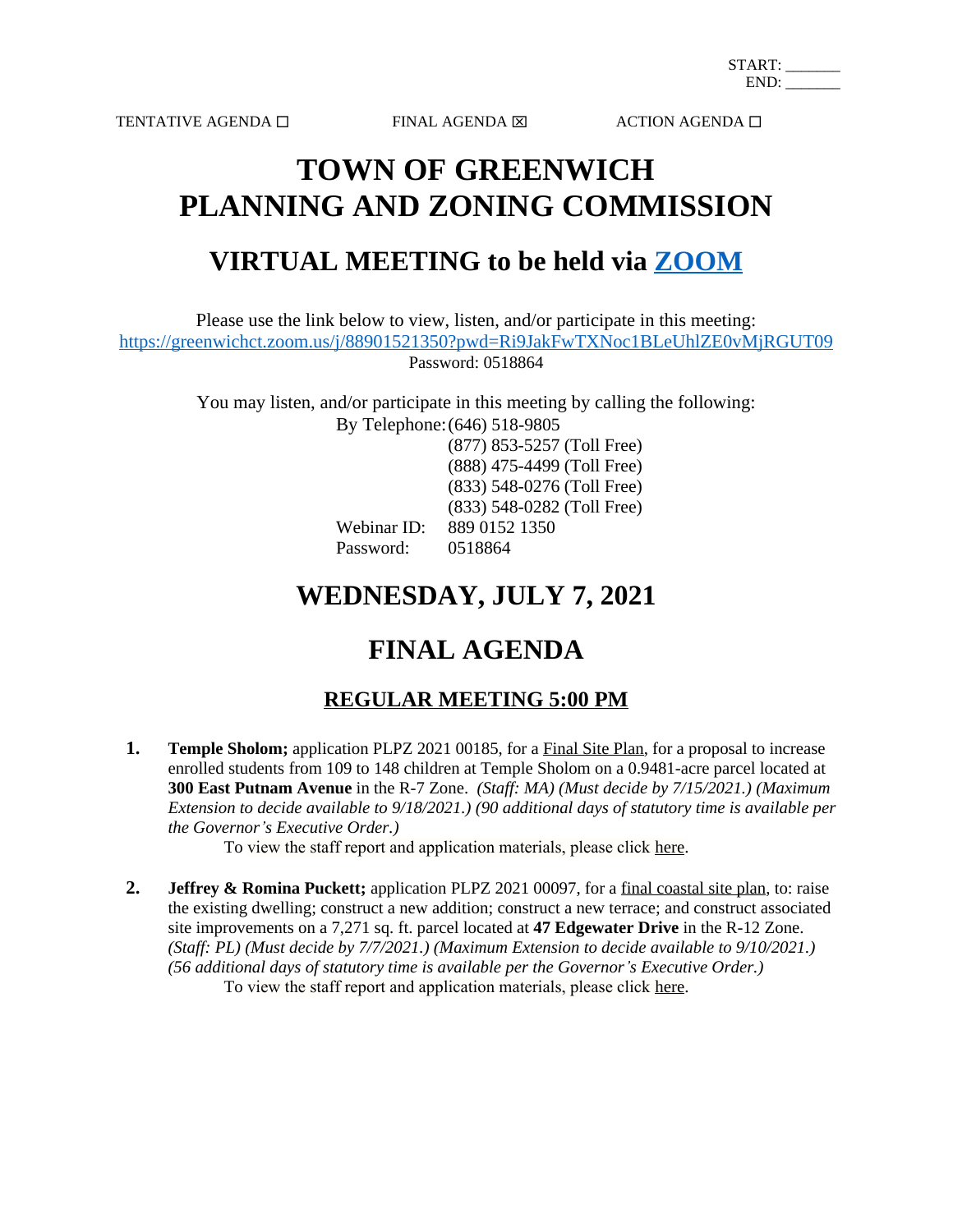**3. Christopher & Karen Retzler**; application PLPZ 2021 00253, for a Final Subdivision, to confirm the parcels of land at 273 and 277 Pemberwick road are separate and distinct lots for zoning purposes. The subject parcels are located at **273 & 277 Pemberwick Road** in the R-7 Zone. *(Staff: PL) (Must decide by 8/3/2021.) (Maximum Extension to decide available to 10/2/2021.) (90 additional days of statutory time is available per the Governor's Executive Order.)*

To view the staff report and application materials, please click [here.](https://www.greenwichct.gov/DocumentCenter/View/23396/PLPZ-2021-00253---subdivision---273-and-277-Pemberwick-Road---Retzler---staff-report-for-web)

**4. Shore Partners LLC.;** application PLPZ 2021 00255, for a Final Coastal Subdivision, to merge two (2) parcels of land into one (1) 1.2816-acres parcel of land. The subject parcels are currently located at located at **0 Shore Road** (14,334 sq. ft. in area) & **160 Shore Road** (41,493 sq. ft. in area) in the R-12 Zone. *(Staff: BD) (Must decide by 8/6/2021.) (Maximum Extension to decide available to 10/5/2021.) (90 additional days of statutory time is available per the Governor's Executive Order.)*

To view the staff report and application materials, please click [here](https://www.greenwichct.gov/DocumentCenter/View/23399/0-and-160-Shore-Road---PLPZ-2021-00255---FSBC---LLR-Staff-report-reduced).

**5. Cat Rock Too, LLC/Gregory & Daniella Fischer**; application PLPZ 2021 00226, for a Final Subdivision, to make a transfer of 0.3377-acres of land between parcels located at 181 and 183 Cat Rock Road where 181 Cat Rock Road would be increasing from 1.1207-acres to 1,4584-acres and 183 Cat Rock Road would be decreasing from 2.9594-acres to 2.6217-acres. Both parcels of land are within the RA-2 Zone. *(Staff: BD) (Must decide by 7/19/2021.) (Maximum Extension to decide available to 9/1/2021.)*

To view the staff report and application materials, please click [here.](https://www.greenwichct.gov/DocumentCenter/View/23390/PLPZ-202100226---181-and-183-Cat-Rock-Road---FSB-LLR-staff-report-reduced)

**6. 2 BPL LLC & 5 BPL LLC.**; application PLPZ 2021 00235, for a Final Coastal Subdivision, for a 6,990 sq. ft. transfer of land from **2 Bridle Path Lane** to **5 Bridle Path Lane** decreasing the size of 2 Brindle Path Lane and increasing the size of 5 Brindle Path Lane by the same area. Both parcels are within the RA-1 Zone. *(Staff: BD) (Must decide by 7/25/2021.) (Maximum Extension to decide available to 9/23/2021.) (90 additional days of statutory time is available per the Governor's Executive Order.*

To view the staff report and application materials, please click [here.](https://www.greenwichct.gov/DocumentCenter/View/23394/PLPZ-202100235---2-and-5-Bridle-Path-Lane---FSBC-LLR-staff-report---reduced-2)

[To view the applicant's presentation materials, please click](https://www.greenwichct.gov/DocumentCenter/View/23394/PLPZ-202100235---2-and-5-Bridle-Path-Lane---FSBC-LLR-staff-report---reduced-2) [here.](https://www.greenwichct.gov/DocumentCenter/View/23400/2and5-BPL-Presentation-07-07-2021)

### **[PUBLIC HEARING](https://www.greenwichct.gov/DocumentCenter/View/23400/2and5-BPL-Presentation-07-07-2021)**

*[\(To commence after the above items are heard\)](https://www.greenwichct.gov/DocumentCenter/View/23400/2and5-BPL-Presentation-07-07-2021)*

**7. [Town of Greenwich Planning](https://www.greenwichct.gov/DocumentCenter/View/23400/2and5-BPL-Presentation-07-07-2021) [and Zoning Commission;](https://www.greenwichct.gov/DocumentCenter/View/23400/2and5-BPL-Presentation-07-07-2021)** [applicant PLPZ 2021 0037, for a](https://www.greenwichct.gov/DocumentCenter/View/23400/2and5-BPL-Presentation-07-07-2021)  [Zoning Text Amendment, to amend Sec. 6-5\(a\) of the Town of Greenwich Building Zone](https://www.greenwichct.gov/DocumentCenter/View/23400/2and5-BPL-Presentation-07-07-2021)  [Regulations and](https://www.greenwichct.gov/DocumentCenter/View/23400/2and5-BPL-Presentation-07-07-2021) [prohibit the establishment of a cannabis establishment within the](https://www.greenwichct.gov/DocumentCenter/View/23400/2and5-BPL-Presentation-07-07-2021)  [Municipality. A complete copy of the proposed text amendments is on file and available](https://www.greenwichct.gov/DocumentCenter/View/23400/2and5-BPL-Presentation-07-07-2021)  [in the Planning and Zoning Office, Greenwich Town Hall, 101 Field Point Road,](https://www.greenwichct.gov/DocumentCenter/View/23400/2and5-BPL-Presentation-07-07-2021)  [Greenwich, CT 06830, and also on the Town of Greenwich](https://www.greenwichct.gov/DocumentCenter/View/23400/2and5-BPL-Presentation-07-07-2021)'s website at: [https://www.greenwichct.gov/DocumentCenter/View/23402/Text-amendment](https://www.greenwichct.gov/DocumentCenter/View/23402/Text-amendment-prohibiting-cannabis-establishments)prohibiting-cannabis-establishments *(Staff: KD)*

To view the staff report and application materials, please click [here.](https://www.greenwichct.gov/DocumentCenter/View/23429/PLPZ-2021-00307---recreational-marijuana)

To view the proposed text amendment language, please click [here](https://www.greenwichct.gov/DocumentCenter/View/23402/Text-amendment-prohibiting-cannabis-establishments).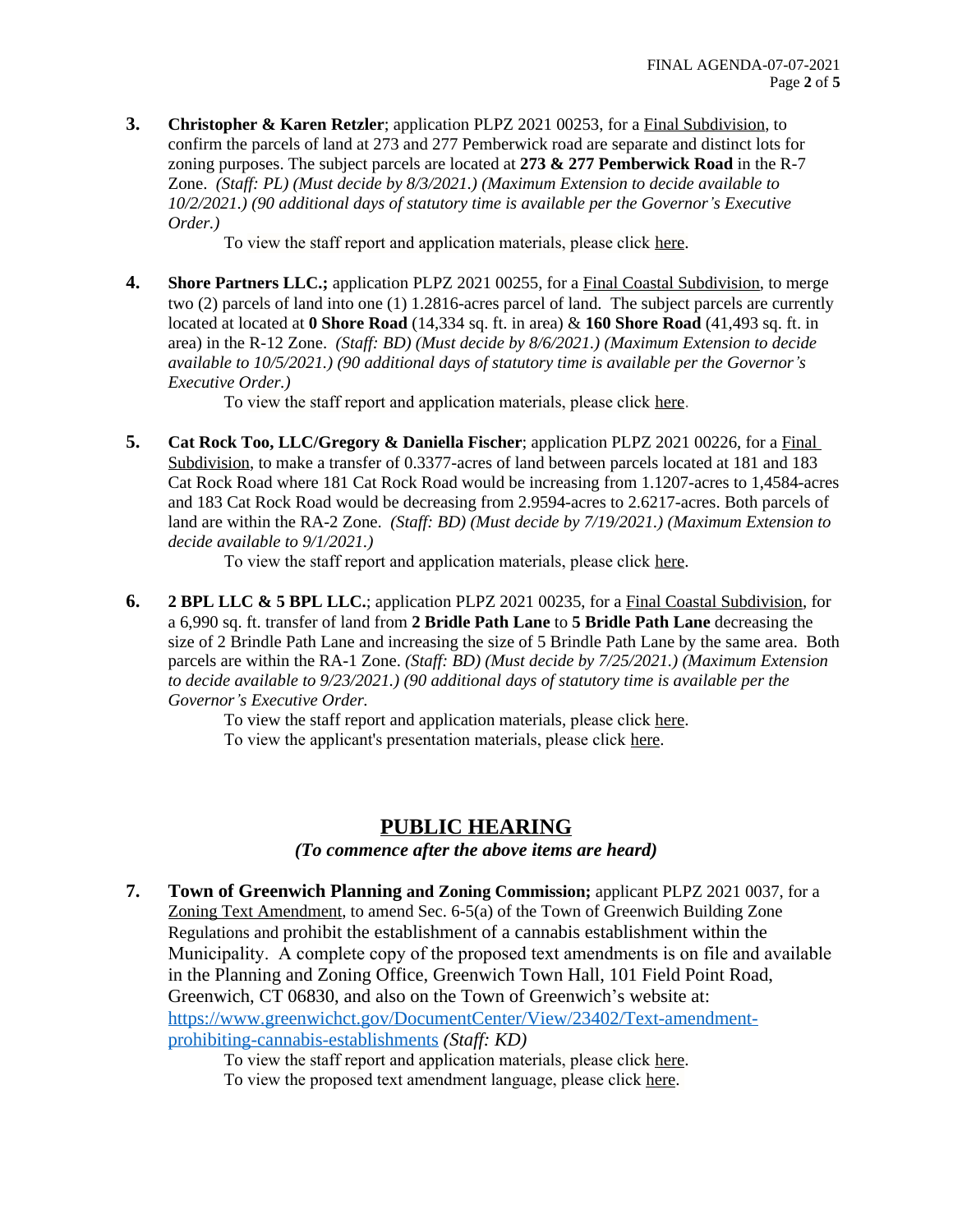**8. Thurles LLC.;** application PLPZ 2021 00238, for a Zoning Text Amendment, to **amend Sections 6-100, 6-103.1 AND 6-194** of the Town of Greenwich Building Zone Regulations to permit restaurant uses on the second floor in the CGBR zone. A complete copy of the proposed text amendments is on file and available in the Planning and Zoning Office, Greenwich Town Hall, 101 Field Point Road, Greenwich, CT 06830, and also on the Town of Greenwich's website at: [https://www.greenwichct.gov/DocumentCenter/View/23307/PLPZ-2021-00238---text](https://www.greenwichct.gov/DocumentCenter/View/23307/PLPZ-2021-00238---text-amendment)amendment *(Staff: PL) Must open by 8/12/2021) (Maximum extension to open available to 10/16/2021). (90 additional days of statutory time is available per the Governor's Executive Order.)* 

To view the staff report and application materials, please click [here.](https://www.greenwichct.gov/DocumentCenter/View/23395/PLPZ-2021-00238---CGBR---Text-Amendment-6-100-6-1031---restaurant--Staff-Report)

- **9. [YWCA Greenwich CT Inc.;](https://www.greenwichct.gov/DocumentCenter/View/23395/PLPZ-2021-00238---CGBR---Text-Amendment-6-100-6-1031---restaurant--Staff-Report)** [application PLPZ 2021 00112, for a Final Site Plan and Special](https://www.greenwichct.gov/DocumentCenter/View/23395/PLPZ-2021-00238---CGBR---Text-Amendment-6-100-6-1031---restaurant--Staff-Report)  [Permit, to request modification of certain conditions imposed on the property under PZBA](https://www.greenwichct.gov/DocumentCenter/View/23395/PLPZ-2021-00238---CGBR---Text-Amendment-6-100-6-1031---restaurant--Staff-Report)  [Appeals #4210 and #5085 in order to: permit Sunday hours of operations throughout the year for](https://www.greenwichct.gov/DocumentCenter/View/23395/PLPZ-2021-00238---CGBR---Text-Amendment-6-100-6-1031---restaurant--Staff-Report)  [both its building and tennis courts; and formally permit the occasional use of the YWCA](https://www.greenwichct.gov/DocumentCenter/View/23395/PLPZ-2021-00238---CGBR---Text-Amendment-6-100-6-1031---restaurant--Staff-Report)'s [parking lots by neighboring houses of worship during special events, such as holiday services or](https://www.greenwichct.gov/DocumentCenter/View/23395/PLPZ-2021-00238---CGBR---Text-Amendment-6-100-6-1031---restaurant--Staff-Report)  [funerals; on a 6.44-acre parcel located at](https://www.greenwichct.gov/DocumentCenter/View/23395/PLPZ-2021-00238---CGBR---Text-Amendment-6-100-6-1031---restaurant--Staff-Report) **[259 East Putnam Avenue](https://www.greenwichct.gov/DocumentCenter/View/23395/PLPZ-2021-00238---CGBR---Text-Amendment-6-100-6-1031---restaurant--Staff-Report)** [in the R-20 Zone.](https://www.greenwichct.gov/DocumentCenter/View/23395/PLPZ-2021-00238---CGBR---Text-Amendment-6-100-6-1031---restaurant--Staff-Report) *[\(Staff:](https://www.greenwichct.gov/DocumentCenter/View/23395/PLPZ-2021-00238---CGBR---Text-Amendment-6-100-6-1031---restaurant--Staff-Report)  [MA\)](https://www.greenwichct.gov/DocumentCenter/View/23395/PLPZ-2021-00238---CGBR---Text-Amendment-6-100-6-1031---restaurant--Staff-Report)* **[\(](https://www.greenwichct.gov/DocumentCenter/View/23395/PLPZ-2021-00238---CGBR---Text-Amendment-6-100-6-1031---restaurant--Staff-Report)***[Must close by 7/7/2021\)](https://www.greenwichct.gov/DocumentCenter/View/23395/PLPZ-2021-00238---CGBR---Text-Amendment-6-100-6-1031---restaurant--Staff-Report) [\(Maximum extension to close available to 9/10/2021\). \(63](https://www.greenwichct.gov/DocumentCenter/View/23395/PLPZ-2021-00238---CGBR---Text-Amendment-6-100-6-1031---restaurant--Staff-Report) [additional days of statutory time is available per the Governor](https://www.greenwichct.gov/DocumentCenter/View/23395/PLPZ-2021-00238---CGBR---Text-Amendment-6-100-6-1031---restaurant--Staff-Report)'s Executive Order.) [\(Left open at](https://www.greenwichct.gov/DocumentCenter/View/23395/PLPZ-2021-00238---CGBR---Text-Amendment-6-100-6-1031---restaurant--Staff-Report)  [the 5/25/2021 Meeting.\) \(Seated: Alban, Macri, Levy, Lowe for Hardman, and Yeskey\)](https://www.greenwichct.gov/DocumentCenter/View/23395/PLPZ-2021-00238---CGBR---Text-Amendment-6-100-6-1031---restaurant--Staff-Report)* [To](https://www.greenwichct.gov/DocumentCenter/View/23395/PLPZ-2021-00238---CGBR---Text-Amendment-6-100-6-1031---restaurant--Staff-Report) [view the staff report and application materials, please click](https://www.greenwichct.gov/DocumentCenter/View/23395/PLPZ-2021-00238---CGBR---Text-Amendment-6-100-6-1031---restaurant--Staff-Report) [here](https://www.greenwichct.gov/DocumentCenter/View/23428/PLPZ202100112-259-East-Putnam-Ave-YWCA-Sunday-hours-staff-report-FSP-SPEC-2nd-update)
- **10. 491 Riversville Road Estate Trust;** application PLPZ 2021 00140, for a Final Site Plan and Special Permit, to merge two lots and construct a new dwelling exceeding 150,000 cubic feet in building volume and containing an indoor athletic facility exceeding 1,200 square feet on a 5.48 acre parcel and 4.98-acre parcel located at **483-491 Riversville Road** in the RA-4 Zone. *(Staff: JP) (Must open by 7/7/2021) (Maximum extension to open available to 9/10/2021). (70 additional days of statutory time is available per the Governor's Executive Order.)*

#### *Application PLPZ 2021 00140 has been postponed.*

**11. Sherwood Avenue, LLC.;** application PLPZ 2020 00343, for a Final Site Plan and Special Permit, to install a shed, the result of which would add building volume and further exceed the 150,00 cubic-foot threshold, requiring a special permit, and formal approval to keep a storage container located behind an existing garage as a permanent storage facility and relocation of storage bays previously approved under PLPZ 2018 00545 and 2018 00546 for a specialized nursery use for wetland plantings, on a 3.09-acres

parcel located at 10 Sherwood Avenue in the RA-2 Zone. (*Staff: BD*) *(Must open by 7/9/2021.) (Maximum extension to open available to applied.) (0 additional days of statutory time available per the Governor's Executive Order.)*

To view the staff report and application materials, please click [here.](https://www.greenwichct.gov/DocumentCenter/View/23427/10-Sherwood-Avenue---PLPZ-2020-00343---Staff-Report-Reduced-7-2-21)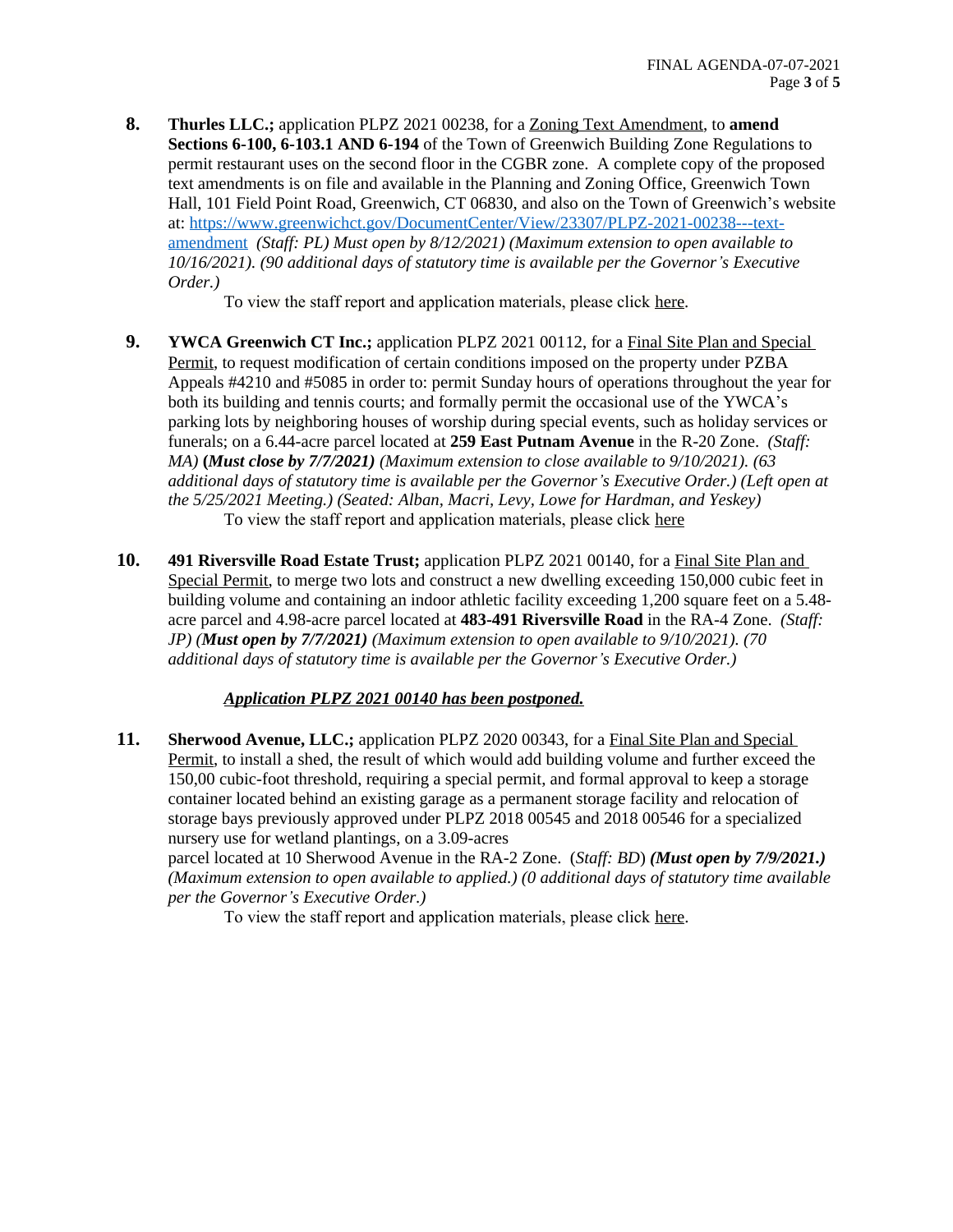- **12. Greenwich Hospital;** application PLPZ 2021 00103, for a Zoning Text Amendment, pursuant to Section 6-22 of the Town of Greenwich Building Zone Regulations, and Section 8-3 of the Connecticut General Statutes, to amend Section 6-205(c) of the Building and Zoning Regulations, and increase the maximum permitted building coverage in the H-2 zone from 35% to 45% and the maximum permitted lot coverage in the H-2 Zone from 75% to 80%. *(Staff: KD) (Must close by 7/7/2021) (Maximum extension to close available to 9/10/2021). (68 additional days of statutory time is available per the Governor's Executive Order.) (Opened at the 5/11/2021 Meeting and left open at the 6/8/2021 meeting.) (Seated: Alban, Macri, Levy, Hardman, Yeskey.)*  No new materials.
- **13. Greenwich Hospital;** application PLPZ 2021 00102, for a Zoning Map Amendment, to re-zone properties located at **16-38 Lake Avenue & 54-64 Lafayette Place** (eight (8) parcels, equal to 94.869 sq. ft. of property) from the RMF Zone to H-2 Zone, (as shown on a re-zoning map on file in the Town Clerk's Office) per Section 6-22 of the Town of Greenwich Building Zone Regulations. *(Staff: KD) (Must close by 7/7/2021) (Maximum extension to close available to 9/10/2021). (68 additional days of statutory time is available per the Governor's Executive Order.) (Opened at the 5/11/2021 Meeting and left open at the 6/8/2021 Meeting.) (Seated: Alban, Macri, Levy, Hardman, Yeskey.)*

No new materials.

**14. Greenwich Hospital;** application PLPZ 2021 00101, for a Final Site Plan and Special Permit, to the new Smilow Cancer Center, a 54,865 square foot, three (3) story, medical building, with below-grade parking for 118 vehicles, new driveways, outdoor seating areas, landscaping – including trees to be planting in the Town's right-of-way, reconfigurations to the Lake Avenue / Lafayette Place / William Street / Perryridge Road traffic circle, crosswalks, and related site improvements on a 94.869 sq. ft. of land located at **16-38 Lake Avenue & 54-64 Lafayette Place** in the RMF Zone but proposed to be re-zoned to the H-2 Zone (see application PLPZ 2021 00102). *(Staff: KD) (Must close by 7/7/2021) (Maximum extension to close available to 9/10/2021). (68 additional days of statutory time is available per the Governor's Executive Order.) (Opened at the 5/11/2021 Meeting and left open at the 6/8/2021 Meeting.) (Seated: Alban, Macri, Levy, Hardman, Yeskey)*

> To view the staff report and application materials, please click [here.](https://www.greenwichct.gov/DocumentCenter/View/23392/PLPZ-2021-00101---SMILOW---Final-Site-Plan-and-special--combined) [To](https://www.greenwichct.gov/DocumentCenter/View/23392/PLPZ-2021-00101---SMILOW---Final-Site-Plan-and-special--combined) [view the applicant's presentation materials, please click](https://www.greenwichct.gov/DocumentCenter/View/23392/PLPZ-2021-00101---SMILOW---Final-Site-Plan-and-special--combined) [here.](https://www.greenwichct.gov/DocumentCenter/View/23398/07-07-2021_GH-Smilow-CC_PZC-Presentation)

- **15. [DISCUSSION ITEMS:](https://www.greenwichct.gov/DocumentCenter/View/23398/07-07-2021_GH-Smilow-CC_PZC-Presentation)**
- **16. [DECISION ITEMS:](https://www.greenwichct.gov/DocumentCenter/View/23398/07-07-2021_GH-Smilow-CC_PZC-Presentation)**
- **17. [APPROVAL OF MINUTES:](https://www.greenwichct.gov/DocumentCenter/View/23398/07-07-2021_GH-Smilow-CC_PZC-Presentation)**
- **18. [OTHER:](https://www.greenwichct.gov/DocumentCenter/View/23398/07-07-2021_GH-Smilow-CC_PZC-Presentation)**